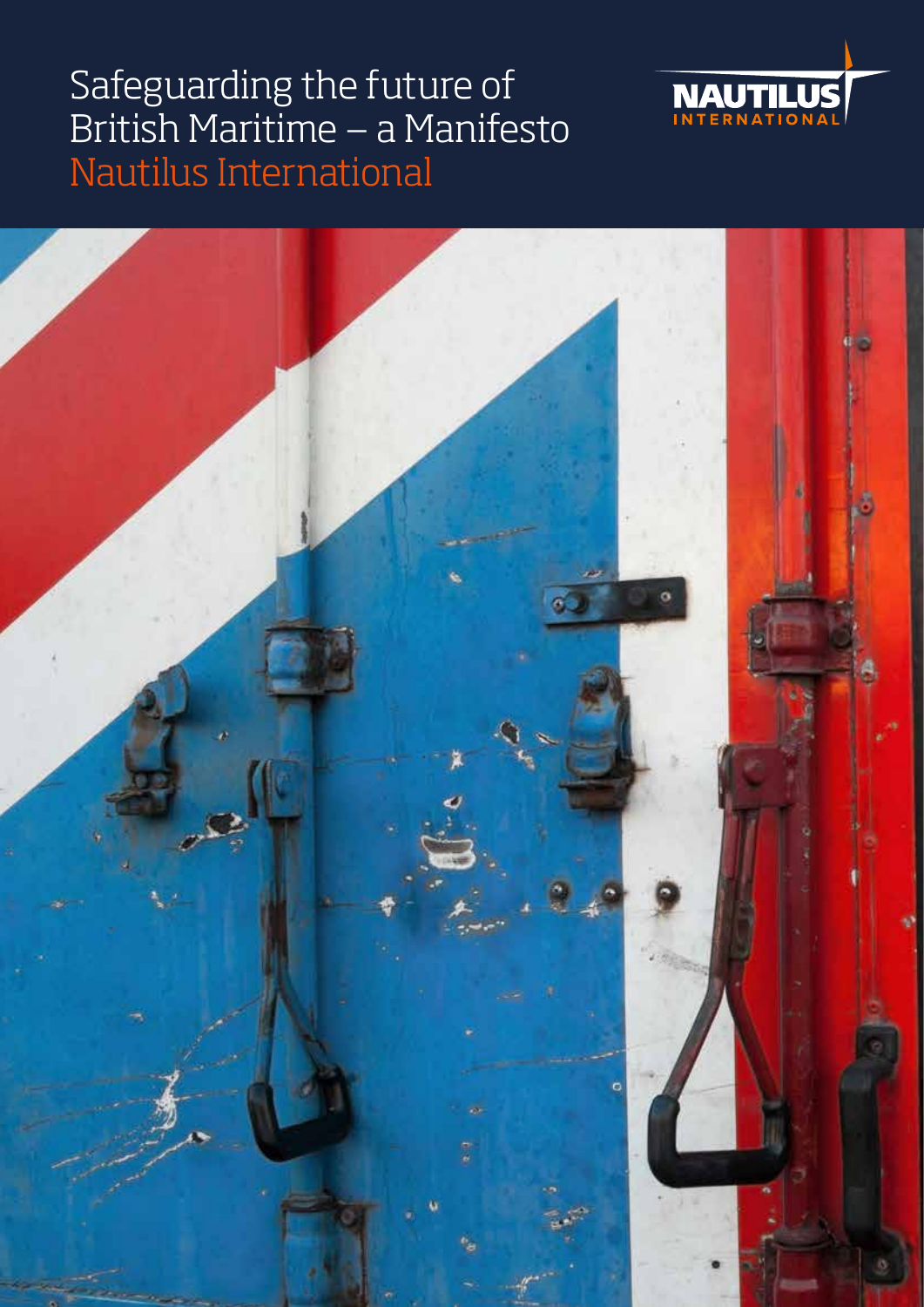# **Introduction**

Shipping remains an essential industry for an island nation like the UK. More than 95% of the nation's trade comes and goes by sea and a strong and diverse merchant fleet is of crucial economic, social and strategic value.

However, the UK's maritime interests have continued to suffer deep and dramatic decline, despite the government's attempts to develop a strategic and longterm vision for the sector through the Maritime Growth Study and the Maritime 2050 initiative. From its historic highpoint of more than 1,600 UK owned and registered trading ships in 1975, the UK Ship Register (UKSR) has fallen to just 429 vessels in 2018. Over the same period, the number of British merchant seafarers has declined by around two-thirds.

The work to develop both the Maritime Growth Study and Maritime 2050 identified the value of the sector and the importance of measures to safeguard its international competitiveness. For example, the independent review of the Support for Maritime Training (SMarT) scheme showed that for every £1 the government spends on SMarT there is a £4.80 return to the nation's Gross Domestic Product (GDP).

Despite these positives, the number of British seafarers is poised to fall by around a further one-third over the next decade.

If the UK is to retain a shipping industry that sustains the country's global trading requirements and underpins the nation's continued global lead as a maritime services centre, much more needs to be done.

Britain needs ships and seafarers – perhaps more now than ever before. We live in a complex global economy and maritime trade is of fundamental importance.



# **UK Seafarers**

In the post-Brexit environment, the government must develop proactive policies to maximise the employment of British seafarers in the UK. There is a unique opportunity to refocus support for the UK maritime industry to enable the UK to be competitive in the international maritime markets, especially outside the restrictions of the EU's State Aid Guidelines (SAG).

The number of British seafarers has declined by almost two-thirds since the 1980s, and the current gap between numbers due to retire and numbers of new entrants means a further 30% decline can be expected within the next decade.

There is no shortage of young people wishing to embark on a maritime career, with applications for cadetships and ratings apprenticeships far outstripping the number of vacancies. Therefore, the government must do more to promote the sector and ensure that shipowners commit to provide opportunities for employment for UK seafarers.

#### **The government must:**

- **• Commit significant investment for maritime education and training, to build capacity, future proof seafarer skills, and develop state-of-the-art equipment and technology**
- **• Increase investment in the Support for Maritime Training (SMarT) scheme to cover 100% of the cost of training UK-resident seafarers and require a commitment from employers to guarantee a period of employment on completion of a cadetship**
- **• Support the employment of UK-resident seafarers by introducing stricter controls over the issue of UK Certificates of Equivalent Competency (CECs), work permits and visas**
- **• Prevent the erosion of terms and conditions for UK seafarers through the promotion of collective bargaining, the application of the National Minimum Wage to all seafarers serving in UK waters including one-port voyages, and the active enforcement of Maritime Labour Convention requirements onboard all visiting vessels**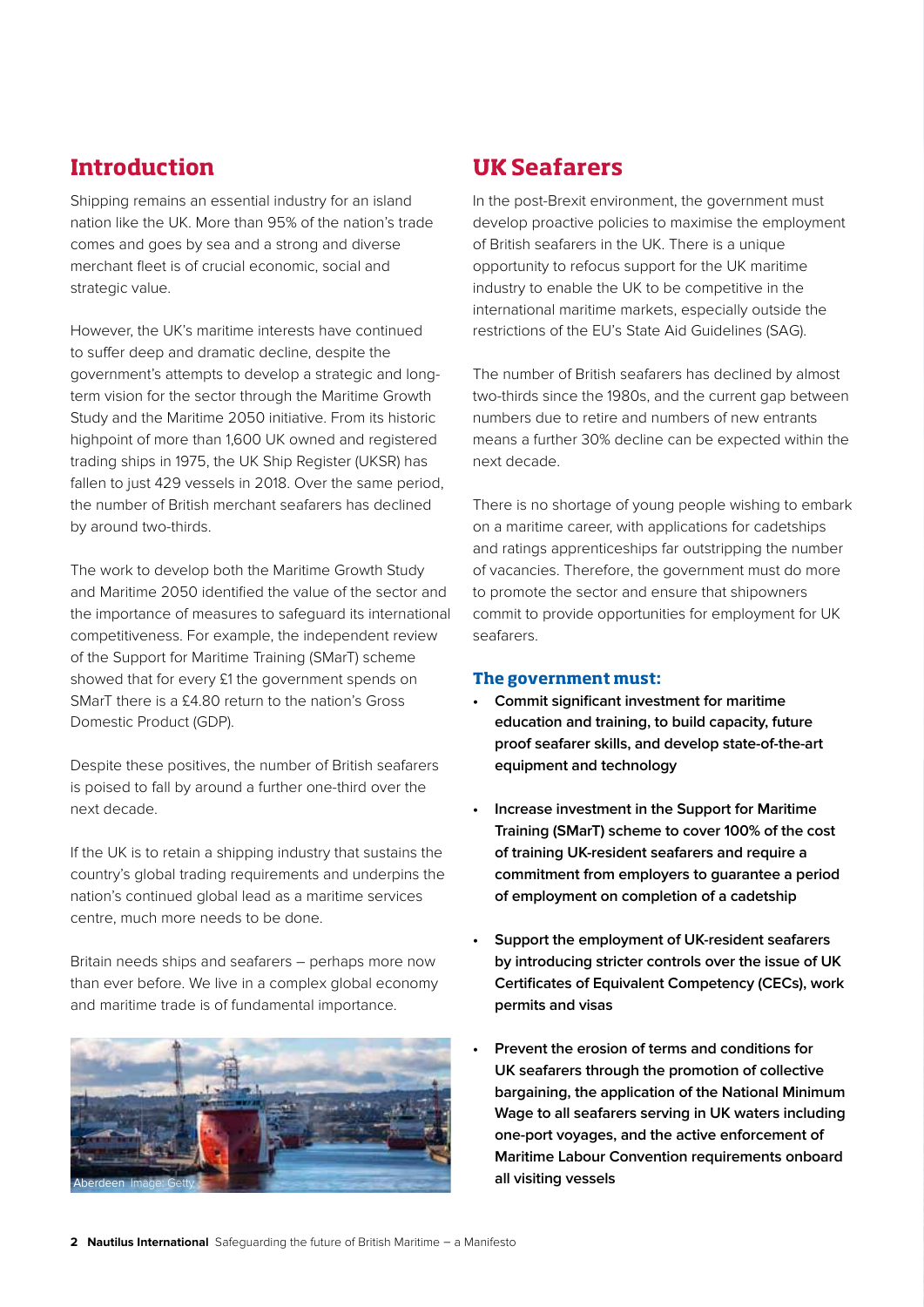- **• Enhance the employment of British seafarers, especially in coastal shipping; passenger and freight ferry services (domestic and intra-European); the offshore renewables sector; and in offshore oil and gas exploration and decommissioning**
- **• Lead the global promotion of quality shipping and fair transport; and an end to contradictory application of regulatory requirements and seafarer fatigue. This includes new amendments to the Maritime Labour Convention to improve minimum standards for paid leave, onboard accommodation, hours of work and rest, maximum tour lengths, maternity and paternity rights, end social dumping, and the eradication of the six-on/six-off work pattern**

### **British shipping**

With the right proactive policies in place, the UK maritime industry could prosper – boosting the economy and revitalising employment and training in a high-skills, high-value sector.

Other countries have shown that decline is not inevitable for traditional maritime nations, and the UK must ensure that it can compete against flag states with more interventionist policies, as well as against the flag states that seek to grow by offering low-cost, lowstandard and 'light touch' regulatory regimes.

A new report (Maritime Subsidies – do they provide value for money?) produced by the OECD-backed International Transport Forum found a broad scope for redesigning government subsidies to contribute more efficiently to public policy goals. This could include the decarbonisation of transport and reducing congestion and urban pollution.

Countries with substantial maritime subsidies could benefit from a systemic review of their subsidies, with support measures linked more clearly to the delivery of identified policy goals, such as employment and training, flag links, national security, and environmental performance.

Nautilus believes there is significant scope for the UK to conduct such a review of its support measures – including Tonnage Tax and Support for Maritime Training. A review could examine the way in which countries outside the EU have gone above and beyond tonnage tax to develop policy programmes to attract ships to their registers and grow their skills base.

The UK remains a global leader in many maritime business and services, including law, shipbroking, classification, education and training, ship management, and marine insurance. However, these all depend upon a continued flow of skilled and experienced seafarers, and other countries are making strong and concerted attempts to attract such services.

#### **The government must:**

- **Enforce the 'genuine link' requirement for ships on the UK Ship Register as required under the United Nationals Convention of the Law of the Sea 1986 to which the UK is a signatory**
- **Encourage British shipowners who use foreign flags to return to the UKSR and end support for the Red Ensign Group (REG), as these flags present significant unfair competition to the UKSR**
- **• Examine the scope for 'cabotage' protection of domestic trades to increase economic output and create jobs**
- **Establish a national maritime strategy which responds to the maritime skills crisis and recognises the economic and strategic transport needs of the nation**
- **• Improve the UK Tonnage Tax scheme so that it helps grow the UK flag by establishing a mandatory flag link, increases employment and training of UK seafarers and contributes to environmental objectives. The scheme should be continually reevaluated to ensure it remains competitive**